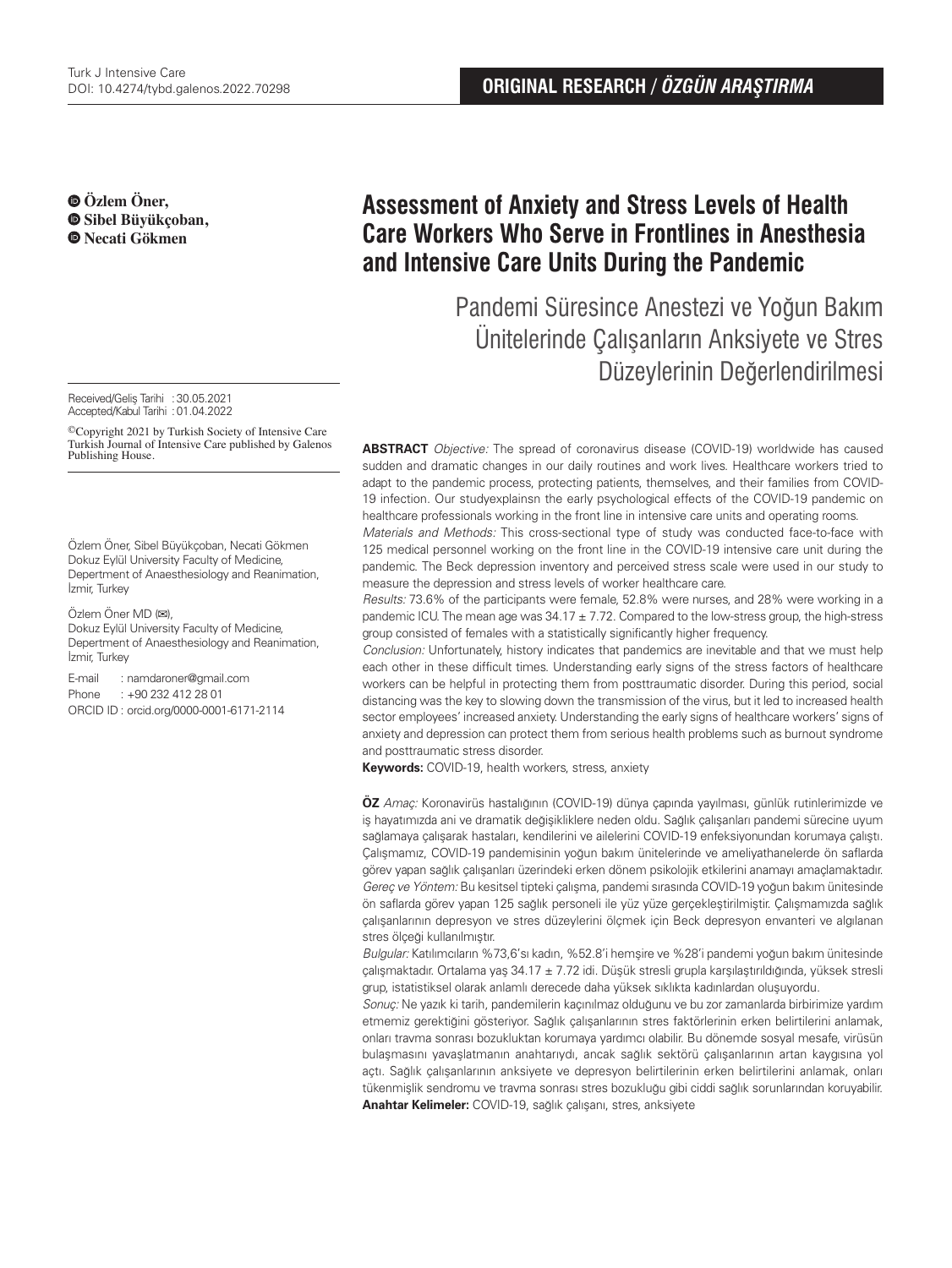# **Introduction**

The world faces an unprecedented health crisis caused by the Severe Acute Respiratory Syndrome Coronavirus 2 (SARS-CoV-2). COVID-19 infection, also known as SARS-CoV-2, continues to cause concern worldwide, with a total number of 92,506,811 confirmed cases, including 2.001.773 deaths in more than 200 countries, as of January 16, 2021 (1). Among confirmed cases with COVID-19, the case mortality rate is estimated to be between 0.2% and 9.5% (2). In Turkey, the total number of patients as of January 16, 2021, is 2.380.665, while the number of patients who died is 23.882 (3). The COVID-19 disease is predominantly viral pneumonia and highly contagious (4) Approved viral infection routes mainly contact contaminated environmental surfaces and aerosolization (5). Procedures for COVID-19 patients in the intensive care unit (ICU) and operating room, especially air management, can produce aerosols that increase the risk of infection and are high-risk for medical personnel (6). Personnel involved in air management of COVID-19 patients and health employees treating the disease have a higher risk of infection by the disease (7). In a Washington Post article, anesthesiologist Cory Deburghgraeve described his work during the outbreak as "basically you are next to the nuclear reactor' (8).

In addition to these causes, the world's unpreparedness for the Coronavirus outbreak has created a sense of fear and anxiety. As the number of cases has increased rapidly, these feelings have increased. COVID-19 has brought severe burdens to the health system worldwide, and doctors' and nurses' efforts to recognize and prevent anxiety and stress levels, which are among the short-and long-term harmful effects, have been significant.

Because the main goal in health policy is to prevent disease, fight against infection, ensure the development of treatment and vaccines, and focus on saving lives, doctors' and nurses' anxiety is at risk of being ignored. In this process, if health employees' stress and anxiety are not treated sufficiently, we can observe adverse effects such as fatigue, depression, mood disorders, drug abuse, suicide, low quality of patient care, unexpected resignations, and early retirements (9).

Our research aims to understand the mental health consequences of the COVID-19 pandemic on health employees working on the front line in our hospital's intensive care units and operating rooms and reveal the consequences of its psycho-physical impact.

# **Material and Method**

This cross-sectional type of study was conducted faceto-face with 125 medical personnel working on the front line in the Covid intensive care unit during the pandemic, with written permission from the Ministry of Health and the Ethics Board Dokuz Eylül University Faculty of Medicine (acceptance no: 2021/02-38). COVID-19 first case in Turkey was announced by the health ministry on 11 March 2020. The first death due to the virus in the country occurred on March 15, 2020. Our study was completed in February 2021.

Beck depression inventory and perceived stress scale were used in our study to measure the depression and stress levels of workers health.

Beck Depression Inventory (BDI) was developed by Beck et al. in 1961 to measure behavioral signs of depression in adolescents and adults (10). In 1978, the full scale was revised, and duplications defining violence were extracted, and patients were asked to mark their status for the last week, including today. With respect to severity scoring is interpreted as follows; 0-9= Minimal, 10-16= light, 17-29= moderate, 30-63= severe. The scale was converted into Turkish as BDI and Beck Depression Scale (BDS) in two separate forms, and a validity and reliability study was conducted (11). A high level of correlation has been found between the original and revised versions. Cross-cultural validity and reliability were also found to be high. The internal reliability of BDE has been tested at different times with an average value of 0.86 between 0.73 - 0.92 (12).

Perceived Stress Scale (PSS) was developed by Cohen et al. (13). PSS, consisting of 14 articles, is designed to measure how several situations in a person's life are perceived as stressful. PSS-14's scores range from 0 to 56, while PSS-10's scores range from 0 to 40, and PSS's scores range from 0 to 16. A high score indicates an excess of a person's perception of stress.

#### **Statistical Analysis**

All analyses were performed on SPSS v21 (SPSS Inc., Chicago, IL, USA). Data are given as mean  $\pm$  standard deviation or median (minimum - maximum) for continuous variables according to normality of distribution and frequency (percentage) for categorical variables. Normally distributed variables (height, weight and blood glucose) were analyzed with independent samples t test and ANOVA test. Nonnormally distributed variables were analyzed with the Mann Whitney U test. Categorical variables evaluated using the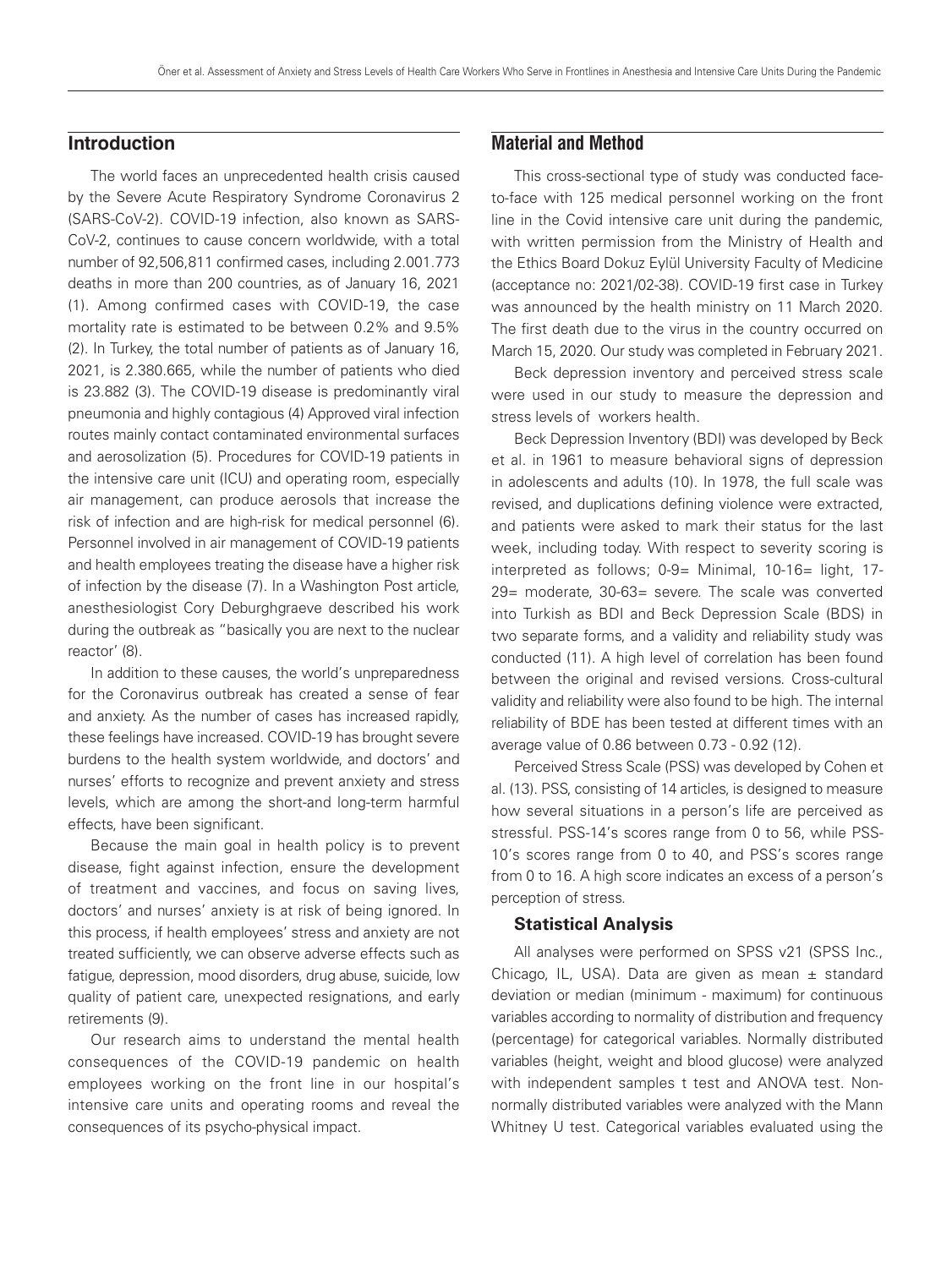Chi-square tests or Fisher's exact tests. p<0.05 values accepted as statistically significant results.

#### **Results**

73.6% of the participants were female, 52.8% were nurses, and 28% were working in pandemic ICU. The mean age was  $34.17 \pm 7.72$ . 67.8% of those with low stress levels and 88.6% of those with high stress levels were female. Compared to the low-stress group, the high-stress group consisted of females with a statistically significantly higher frequency ( $p = 0.018$ ) (Figure 1). 25.6% of the group with low-stress level and 48.6% of the group with high-stress level stated that they did sports. Compared with the group with high stress level, the group with low stress level was doing sports with a statistically significantly higher frequency  $(p = 0.013)$ . Summary of individuals characteristics with regard to stress level were shown in Table 1.

Among the groups determined according to the anxiety level, the frequency of insomnia and concentration disorder, forgetfulness and mental complaints was determined at a statistically significant level (p, 0.026, 0.017, 0.015, respectively). 94.1% of the minimal anxiety group and 12.5% of the severe anxiety group stated that they felt stressed. The frequency of feeling stress was statistically significantly different among the groups determined

according to the anxiety level (p <0.001). Summary of individuals characteristics with regard to anxiety level were shown in Table 2.

## **Discussion**

Our research revealed the psychological effects of the COVID-19 pandemic on medical staff working on the front line in intensive care units and the operating rooms. 73.6% of participants were women, and 52.8% were nurses. Compared to the low-stress group, the high-stress group consisted statistically significantly of female health employees. The prevalence of insomnia and concentration disorder, forgetfulness, and mental reactions (easy irritability, depressive emotion, inability to enjoy life, feeling helpless, pessimism) were high among the groups determined by the anxiety level of health professionals who were directly involved in the care of patients infected by COVID-19.

During the COVID-19 pandemic, anxiety was detected by 23.2% in a meta-analysis that included 13 studies with 33,062 participants to understand and analyze factors that had the potential to affect medical personnel's mental health in critical areas (14). In this meta-analysis, nurses and doctors were compared for anxiety, and mental symptoms were shown in nurses with a higher prevalence, unlike in our study. When gender and occupation analysis was



**Figure 1.** Gender distribution with regard to stress level \*PSS: Perceived Stress Scale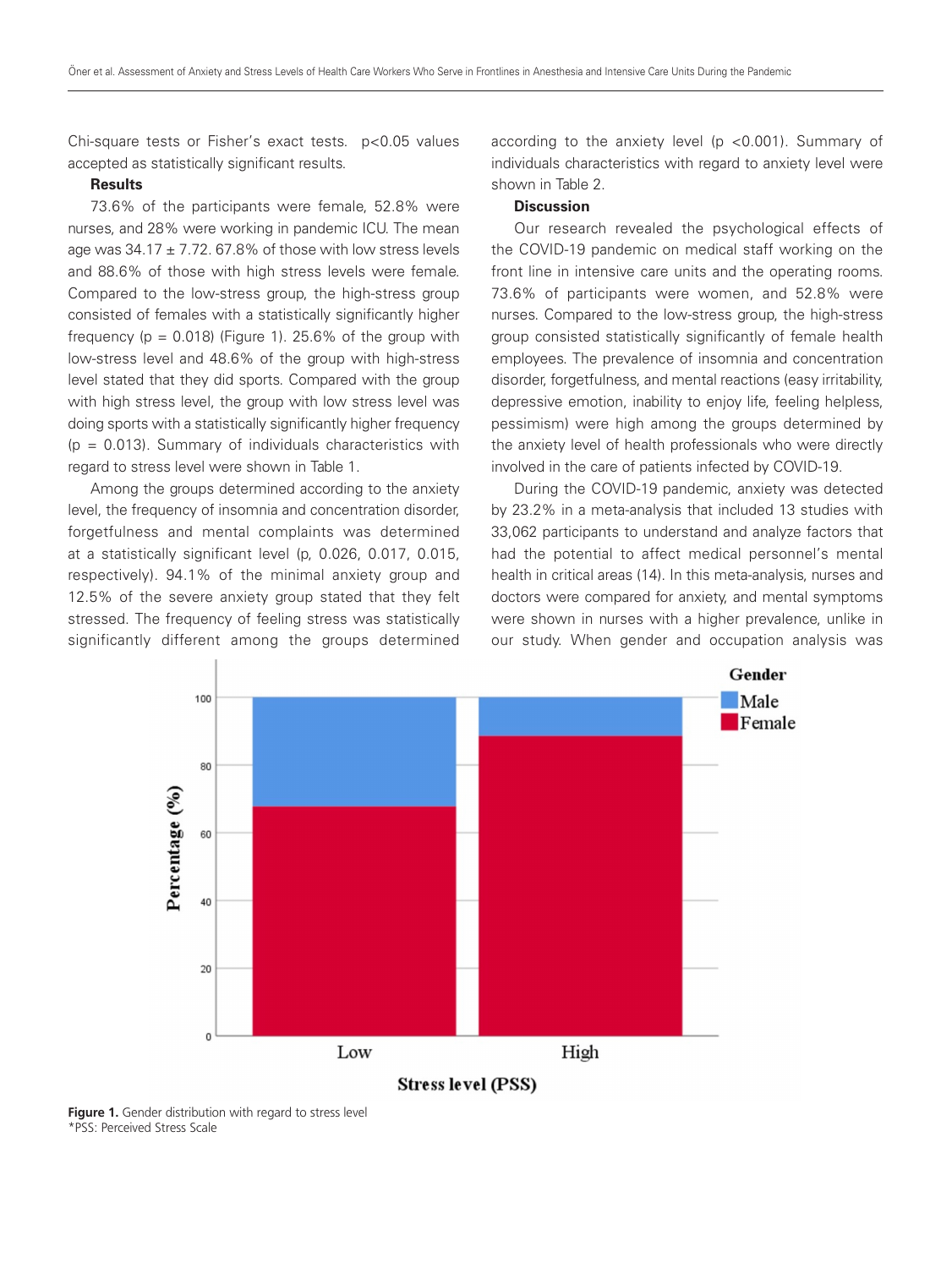| Table 1. Summary of individuals characteristics with regard to stress level |                       |                  |                  |                      |  |
|-----------------------------------------------------------------------------|-----------------------|------------------|------------------|----------------------|--|
|                                                                             | Level of stress (PSS) |                  |                  |                      |  |
|                                                                             | Low $(n=90)$          | High (n=35)      | Total (n=125)    | P                    |  |
| Age                                                                         | 33.0 (29.0-38.0)      | 34.0 (29.0-43.0) | 33.0 (29.0-40.0) | $0.496*$             |  |
| Gender                                                                      |                       |                  |                  |                      |  |
| Female                                                                      | 61 (67,78%)           | 31 (88,57%)      | 92 (73,60%)      | $0.018$ <sup>a</sup> |  |
| Male                                                                        | 29 (32,22%)           | 4 (11,43%)       | 33 (26,40%)      |                      |  |
| Duty                                                                        |                       |                  |                  |                      |  |
| Specialist physician                                                        | 12 (13,33%)           | 3 (8,57%)        | 15 (12.00%)      | 0.763 <sup>b</sup>   |  |
| Nurse                                                                       | 47 (52,22%)           | 19 (54,29%)      | 66 (52,80%)      |                      |  |
| Stuff                                                                       | 10 (11,11%)           | 3 (8,57%)        | 13 (10,40%)      |                      |  |
| Assistant                                                                   | 13 (14,44%)           | 4 (11,43%)       | 17 (13,60%)      |                      |  |
| Anesthesia technician                                                       | 6 (6,67%)             | 5 (14,29%)       | 11 (8,80%)       |                      |  |
| Secretary                                                                   | $1(1, 11\%)$          | $0(0\%)$         | 1 (0,80%)        |                      |  |
| Lecturer                                                                    | $1(1, 11\%)$          | 1(2,86%)         | $2(1,60\%)$      |                      |  |
| Unit                                                                        |                       |                  |                  |                      |  |
| Pandemic ICU                                                                | 27 (30.00%)           | 8 (22,86%)       | 35 (28.00%)      | 0.638 <sup>b</sup>   |  |
| <b>CVSICU</b>                                                               | 9 (10.00%)            | 1(2,86%)         | 10 (8.00%)       |                      |  |
| <b>PACU</b>                                                                 | 10 (11,11%)           | 6 (17,14%)       | 16 (12,80%)      |                      |  |
| Operating room                                                              | 19 (21,11%)           | 10 (28,57%)      | 29 (23,20%)      |                      |  |
| Internal Medicine ICU                                                       | 17 (18,89%)           | 7 (20.00%)       | 24 (19,20%)      |                      |  |
| Other                                                                       | 8 (8,89%)             | 3 (8,57%)        | 11 (8,80%)       |                      |  |
| Symptoms                                                                    |                       |                  |                  |                      |  |
| Tiredness                                                                   | 75 (83,33%)           | 32 (91,43%)      | 107 (85,60%)     | 0.247 <sup>b</sup>   |  |
| Insomnia and concentration disorder                                         | 55 (61,11%)           | 25 (71,43%)      | 80 (64.00%)      | 0.281 <sup>b</sup>   |  |
| Forgetfulnes                                                                | 51 (56,67%)           | 18 (51,43%)      | 69 (55,20%)      | 0.597 <sup>b</sup>   |  |
| Somatic complaints                                                          | 50 (55,56%)           | 17 (48,57%)      | 67 (53,60%)      | 0.482 <sup>b</sup>   |  |
| Mental complaints                                                           | 57 (63,33%)           | 25 (71,43%)      | 82 (65,60%)      | 0.392 <sup>b</sup>   |  |
| Sleep                                                                       | 69 (76,67%)           | 26 (74,29%)      | 95 (76.00%)      | 0.780 <sup>b</sup>   |  |
| Spor                                                                        | 23 (25,56%)           | 17 (48,57%)      | 40 (32.00%)      | 0.013 <sup>b</sup>   |  |
| Psychological support                                                       | 12 (13,33%)           | 1(2,86%)         | 13 (10,40%)      | $0.085$ <sup>a</sup> |  |
| Eating                                                                      |                       |                  |                  |                      |  |
| Decreased                                                                   | 25 (27,78%)           | 13 (37,14%)      | 38 (30,40%)      | 0.540 <sup>b</sup>   |  |
| Same                                                                        | 26 (28,89%)           | 10 (28,57%)      | 36 (28,80%)      |                      |  |
| Increased                                                                   | 39 (43,33%)           | 12 (34,29%)      | 51 (40,80%)      |                      |  |
| Separation from familiy                                                     | 45 (50%)              | 16 (45,71%)      | 61 (48,80%)      | $0.667^b$            |  |
| Smoking                                                                     |                       |                  |                  |                      |  |
| Never smoked                                                                | 44 (48,89%)           | 19 (54,29%)      | 63 (50,40%)      | 0.234 <sup>b</sup>   |  |
| Still smoking                                                               | 38 (42,22%)           | 10 (28,57%)      | 48 (38,40%)      |                      |  |
| Quit smoking                                                                | 8 (8,89%)             | 6 (17,14%)       | 14 (11,20%)      |                      |  |
| Stress                                                                      |                       |                  |                  |                      |  |
| No                                                                          | 29 (32,22%)           | 16 (45,71%)      | 45 (36.00%)      | $0.158^{b}$          |  |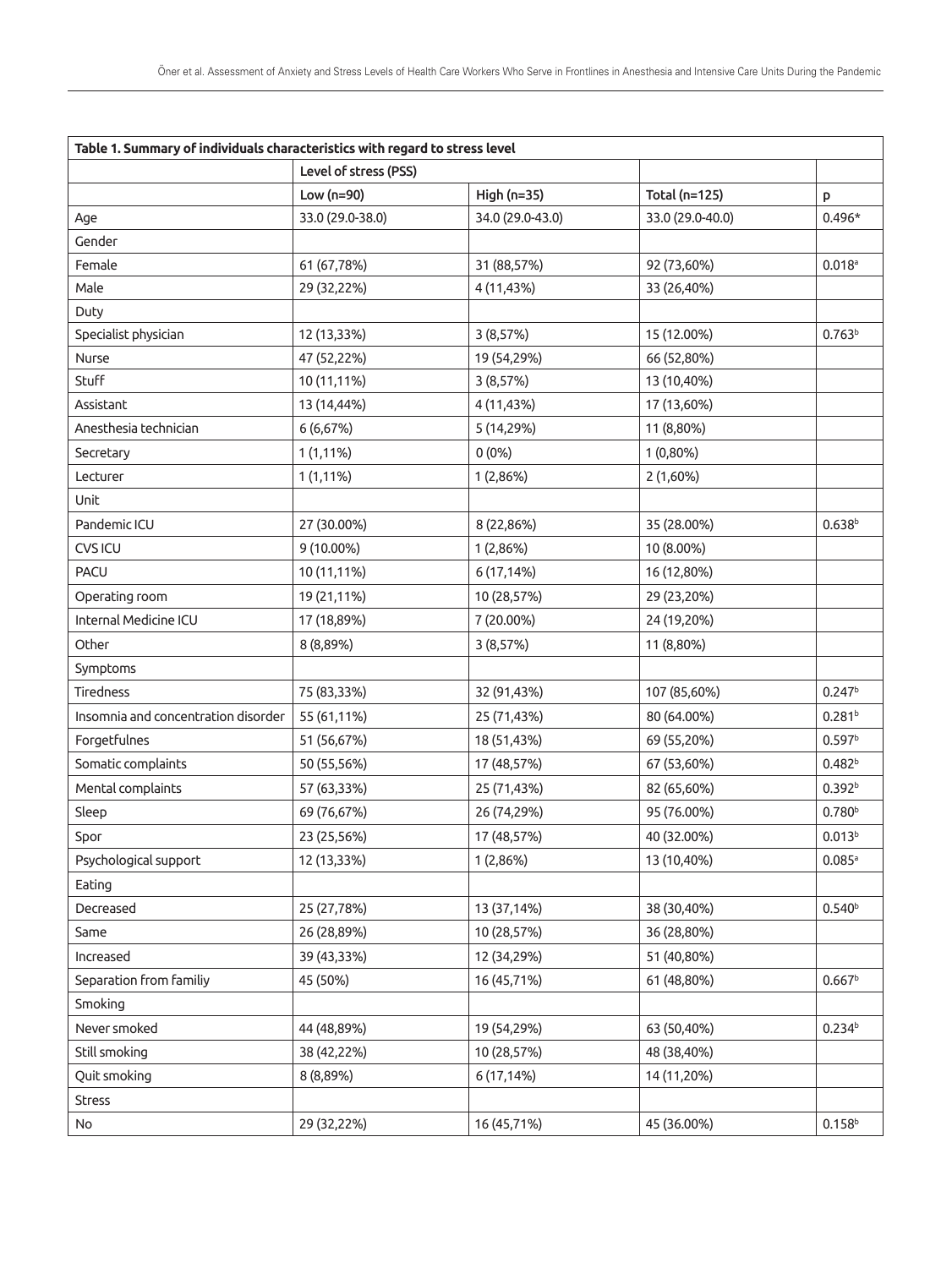| <b>Table 1. Continued</b> |                       |                  |                  |                    |
|---------------------------|-----------------------|------------------|------------------|--------------------|
|                           | Level of stress (PSS) |                  |                  |                    |
|                           | Low (n=90)            | High (n=35)      | Total (n=125)    | p                  |
| Yes                       | 61 (67,78%)           | 19 (54,29%)      | 80 (64.00%)      |                    |
| Media                     |                       |                  |                  |                    |
| More than ever            | 58 (64,44%)           | 24 (68,57%)      | 82 (65,60%)      | 0.846 <sup>b</sup> |
| Less than usual           | 25 (27,78%)           | 8 (22,86%)       | 33 (26,40%)      |                    |
| More than ever            | 4 (4,44%)             | 1(2,86%)         | $5(4.00\%)$      |                    |
| Less than usual           | 3(3,33%)              | 2(5,71%)         | 5 (4.00%)        |                    |
| Level of anxiety (BAI)    | $15.91 \pm 9.21$      | $18.60 \pm 8.34$ | $16.66 \pm 9.02$ | 0.135c             |
| Minimal                   | 15 (16,67%)           | 2(5,71%)         | 17 (13,60%)      | 0.107 <sup>b</sup> |
| Mild                      | 35 (38,89%)           | 13 (37,14%)      | 48 (38,40%)      |                    |
| Moderate                  | 32 (35,56%)           | 12 (34,29%)      | 44 (35,20%)      |                    |
| Severe                    | 8 (8,89%)             | 8 (22,86%)       | 16 (12,80%)      |                    |
|                           |                       |                  |                  |                    |

BAI: beck anxiety inventory, CVS: cardiovascular surgery, ICU: intensive care unit, PACU: post-anesthesia care unit, PSS: perceived stress scale, data are given as mean ± standard deviation or median (1st quartile-3rd quartile) for continuous variables according to normality of distribution and as frequency (percentage) for categorical variables, \*Mann-Whitney U test, ªFischer Exact test, <sup>b</sup>Pearson chi-square test <sup>c</sup>independent t-test

performed, it was noted that female health employees and nurses showed higher levels of emotional symptoms than male health personnel. Our study also found that the vast majority of staff with high-stress levels were female health employees. Again, a study investigating the anxiety and stress levels of 1830 health employees in Wuhan found that emotional burden was more significant in female employees and nurses (15). In another analysis made for health professionals, it was found that depression and anxiety symptoms for women employees were higher for those less prepared psychologically, self-competence, and those who lacked family support and who have a low quality of sleep (16). A web-based survey of 7236 people in China, which was participated voluntarily, found that anxiety symptoms were significantly higher in health employees, for women and youth (age<35) (17). The high proportion of nurses participating in our survey and the fact that nurses were engaged in closer and longer working hours with COVID-19 patients may have increased the level of anxiety and stress (18).

It was found that high anxiety levels of healthy employees can cause harmful cognitive interference in making task-related goals, negatively affecting their decisionmaking ability and performance (14). Higher anxiety may also increase burnout; it can invite depression and similar diseases (17). Since previous studies have shown that emotional distress is often associated with inadequate patient care and professional inefficiencies, and a long-term low effect on healthcare professionals' health status, these results require special attention (19).

The COVID-19 pandemic is complicated due to infection caused by those infected but asymptomatic. It causes additional risk for people they live with and increases the emotional burden of medical personnel (20). A survey found that 48% of anesthesiologists said they were most likely to get COVID-19 at work but thought they would heal after the disease with mild symptoms (21). Among the causes of anxiety and stress of medical staff; in addition to the fear of being infected with COVID-19, the uncertainty of personal protective equipment or other essential equipment, difficulties with child care, witnessing critical illness or death of co-employees, irregular work hours, and high workload can be specified (22). Maintaining health employees' mental well-being is imperative for the health workforce's long-term capacity for caring for COVID-19 patients (21).

On the other hand, health employees' satisfaction with their work and personal satisfaction can be considered a protective factor against anxiety (21-22). It is possible to define personal satisfaction as a sense of professional recognition and self-sufficiency (21). In particular, providing psychological support to front-line employees seems to retain its importance over the coming weeks and months (19).

Besides, in our study, insomnia and concentration disorders were detected by 75% in the severe anxiety group. In a study conducted during the pandemic, health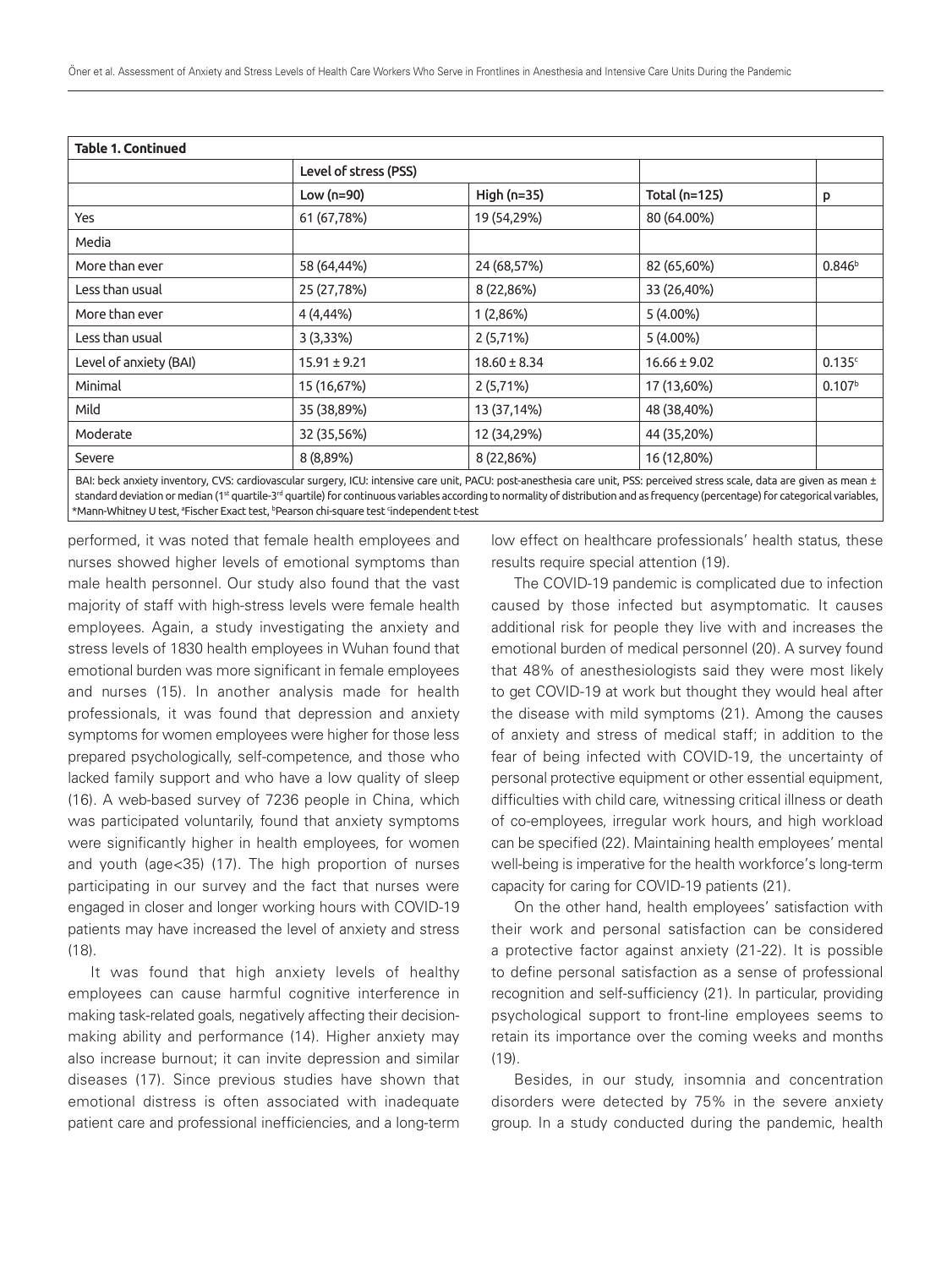| Table 2. Summary of individuals characteristics with regard to anxiety level |                        |                  |                  |                  |                    |
|------------------------------------------------------------------------------|------------------------|------------------|------------------|------------------|--------------------|
|                                                                              | Level of anxiety (BAI) |                  |                  |                  |                    |
|                                                                              | Minimal (n=17)         | Mild (n=48)      | Moderate (n=44)  | Severe (n=16)    | P                  |
| Age                                                                          | $32.18 \pm 6.37$       | $33.54 \pm 7.51$ | $34.73 \pm 8.01$ | $36.63 \pm 8.75$ | 0.429c             |
| Gender                                                                       |                        |                  |                  |                  |                    |
| Female                                                                       | 9 (52,94%)             | 38 (79,17%)      | 34 (77,27%)      | 11 (68,75%)      | 0.172 <sup>b</sup> |
| Male                                                                         | 8 (47,06%)             | 10 (20,83%)      | 10 (22,73%)      | 5 (31,25%)       |                    |
| <b>Duty</b>                                                                  |                        |                  |                  |                  |                    |
| Specialist                                                                   | 2 (11,76%)             | 7 (14,58%)       | 4 (9,09%)        | 2 (12,50%)       | 0.596 <sup>b</sup> |
| Nurse                                                                        | 7 (41,18%)             | 27 (56,25%)      | 24 (54,55%)      | 8 (50.00%)       |                    |
| Stuff                                                                        | 1 (5,88%)              | 3(6,25%)         | 5 (11,36%)       | 4 (25.00%)       |                    |
| Assistant docto                                                              | 4 (23,53%)             | 6 (12,5%)        | 6 (13,64%)       | 1(6,25%)         |                    |
| Technician                                                                   | 3 (17,65%)             | 3(6,25%)         | 5 (11,36%)       | $0(0\%)$         |                    |
| Secretary                                                                    | $0(0\%)$               | 1 (2,08%)        | $0(0\%)$         | $0(0\%)$         |                    |
| Lecturer                                                                     | $0(0\%)$               | 1 (2,08%)        | $0(0\%)$         | 1(6,25%)         |                    |
| Unit                                                                         |                        |                  |                  |                  |                    |
| Pandemic ICU                                                                 | 4 (23,53%)             | 15 (31,25%)      | 13 (29,55%)      | 3 (18,75%)       | 0.495 <sup>b</sup> |
| CVS ICU                                                                      | $0(0\%)$               | 3(6,25%)         | 5 (11,36%)       | 2 (12,50%)       |                    |
| <b>PACU</b>                                                                  | 2 (11,76%)             | 6 (12,50%)       | 6 (13,64%)       | 2 (12,50%)       |                    |
| Operating room                                                               | 2 (11,76%)             | 10 (20,83%)      | 13 (29,55%)      | 4 (25.00%)       |                    |
| <b>IMICU</b>                                                                 | 6 (35,29%)             | 9 (18,75%)       | 4 (9,09%)        | 5 (31,25%)       |                    |
| Other                                                                        | 3 (17,65%)             | 5 (10,42%)       | 3 (6,82%)        | $0(0\%)$         |                    |
| Symptoms                                                                     |                        |                  |                  |                  |                    |
| Tiredness                                                                    | 13 (76,47%)            | 42 (87,50%)      | 38 (86,36%)      | 14 (87,50%)      | 0.715 <sup>b</sup> |
| Insomnia and concentration<br>disorder                                       | 6 (35,29%)             | 34 (70,83%)      | 27 (61,36%)      | 13 (81,25%)      | 0.026 <sup>b</sup> |
| Forgetfulnes                                                                 | 5 (29,41%)             | 23 (47,92%)      | 29 (65,91%)      | 12 (75.00%)      | $0.017^{b}$        |
| Somatic complaints                                                           | 7 (41,18%)             | 23 (47,92%)      | 24 (54,55%)      | 13 (81,25%)      | 0.085 <sup>b</sup> |
| Mental complaints                                                            | 6 (35,29%)             | 30 (62,5%)       | 34 (77,27%)      | 12 (75.00%)      | $0.015^{b}$        |
| Sleep                                                                        | 9 (52,94%)             | 39 (81,25%)      | 33 (75.00%)      | 14 (87,50%)      | 0.076 <sup>b</sup> |
| Spor                                                                         | 7 (41,18%)             | 19 (39,58%)      | 10 (22,73%)      | 4 (25.00%)       | 0.259 <sup>b</sup> |
| Psychological support                                                        | $0(0\%)$               | 7 (14,58%)       | 5 (11,36%)       | 1(6,25%)         | 0.360 <sup>b</sup> |
| Eating                                                                       |                        |                  |                  |                  |                    |
| Decreased                                                                    | 4 (23,53%)             | 14 (29,17%)      | 16 (36,36%)      | 4 (25.00%)       | 0.924 <sup>b</sup> |
| Same                                                                         | 6 (35,29%)             | 15 (31,25%)      | 10 (22,73%)      | 5 (31,25%)       |                    |
| Increased                                                                    | 7 (41,18%)             | 19 (39,58%)      | 18 (40,91%)      | 7 (43,75%)       |                    |
| Separation from family                                                       | 7 (41,18%)             | 23 (47,92%)      | 23 (52,27%)      | 8 (50.00%)       | 0.889 <sup>b</sup> |
| Smoking                                                                      |                        |                  |                  |                  |                    |
| Never smoked                                                                 | 8 (47,06%)             | 29 (60,42%)      | 20 (45,45%)      | 6 (37,50%)       | 0.358 <sup>b</sup> |
| Still smoking                                                                | 5 (29,41%)             | 16 (33,33%)      | 19 (43,18%)      | 8 (50.00%)       |                    |
| Quit smoking                                                                 | 4 (23,53%)             | 3(6,25%)         | 5 (11,36%)       | 2 (12,50%)       |                    |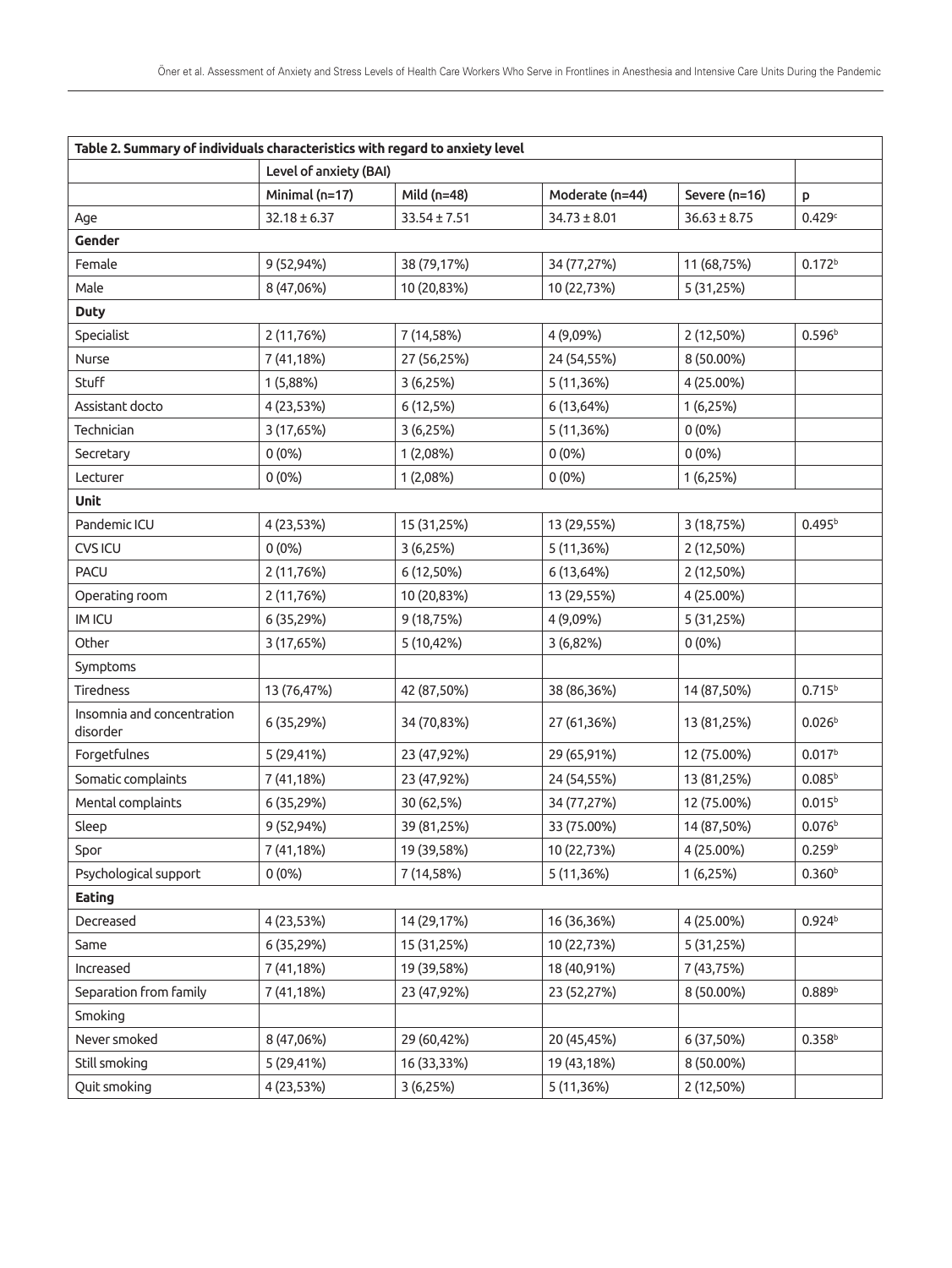| <b>Table 2. Continued</b> |                                                                                                                                                                               |                        |                  |                  |                      |
|---------------------------|-------------------------------------------------------------------------------------------------------------------------------------------------------------------------------|------------------------|------------------|------------------|----------------------|
|                           |                                                                                                                                                                               | Level of anxiety (BAI) |                  |                  |                      |
|                           | Minimal (n=17)                                                                                                                                                                | Mild $(n=48)$          | Moderate (n=44)  | Severe (n=16)    | P                    |
| <b>Stress</b>             |                                                                                                                                                                               |                        |                  |                  |                      |
| No                        | 1(5,88%)                                                                                                                                                                      | 9(18, 75%)             | 21 (47,73%)      | 14 (87,50%)      | < 0.001 <sup>b</sup> |
| Yes                       | 16 (94,12%)                                                                                                                                                                   | 39 (81,25%)            | 23 (52,27%)      | 2 (12,50%)       |                      |
| <b>Media</b>              |                                                                                                                                                                               |                        |                  |                  |                      |
| More than ever            | 13 (76,47%)                                                                                                                                                                   | 30 (62,50%)            | 29 (65,91%)      | 10 (62,50%)      | $0.955^{b}$          |
| Less than usual           | 4 (23,53%)                                                                                                                                                                    | 13 (27,08%)            | 12 (27,27%)      | 4 (25.00%)       |                      |
| More than ever            | $0(0\%)$                                                                                                                                                                      | 2 (4,17%)              | 2(4,55%)         | 1(6,25%)         |                      |
| Less than usual           | $0(0\%)$                                                                                                                                                                      | 3(6,25%)               | 1(2,27%)         | 1(6,25%)         |                      |
| <b>PSS</b> score          | $31.88 \pm 3.72$                                                                                                                                                              | $33.48 \pm 4.85$       | $32.25 \pm 6.80$ | $34.31 \pm 5.28$ | 0.349c               |
|                           | RAI: beck anxiety inventory. CVS: cardiovascular surgery. ICH: intensive care unit. IM: Internal Medicine. PACH: post-anesthesia care unit. PSS: perceived stress scale, data |                        |                  |                  |                      |

BAI: beck anxiety inventory, CVS: cardiovascular surgery, ICU: intensive care unit, IM: Internal Medicine, PACU: post-anesthesia care unit, PSS: perceived stress scale, data are given as mean ± standard deviation or median (1<sup>st</sup> quartile-3<sup>rd</sup> quartile) for continuous variables according to normality of distribution and as frequency (percentage) for categorical variables, **Pearson chi-square test, ANOVA test** 

employees' anxiety was reported between 13% and 46.4%, and insomnia was reported between 20% and 89.7% (23). Another study conducted on health employees in Wuhan found a high prevalence of anxiety (44.6%) (Along with high depression, insomnia, and general distress) (24). In another study, the prevalence of insomnia was 32-34% (25). Surveys conducted during the COVID-19 outbreak found a significant relationship between anxiety and depression and sleep quality (26). In the study, which investigated the findings of Novitiate syndrome for health professionals in Italy, 45% of participants reported experiencing at least one physical symptom, including increased irritability, changes in eating habits, difficulty falling asleep, and muscle tension (19). In our study, somatic symptoms such as chest constriction sensation, palpitations, novelties, and gastrointestinal tenderness were observed in 81% of the severe anxiety group employees. Besides, all participants answered the open-ended questions of our survey in writing. It suggested that this reflected the desire of medical staff to express and share their feelings and concerns.

Our study found that compared to the group with highstress levels, the group with low-stress levels regularly exercised at a statistically significantly higher rate. It has been known for many years that regular physical activity benefits individuals with depressive and anxiety symptoms (27). Studies have shown that individuals without psychiatric symptoms who exercise regularly experience better moods than those who do not (28). Also, it is believed that regular exercise can protect against the development of depression due to its healing effects, such as self-esteem,

fitness, general well-being, and satisfaction with physical appearance (27).

During the COVID-19 pandemic, it is suggested to spend as much time as possible with the family, regular exercise and good nutrition, methods such as therapy and meditation in order to help reduce the stress of health employees and reducing the use of social media can be considered to avoid stimuli that arouse anxiety (23).

In order to avoid the undesirable social, psychological, and economic burden like working factors (excessive workloads, irregular working hours, the uncertainty of personal protection equipment), personal characteristics (work-life imbalance, insufficient social support, sleep deprivation), and organizational factors (workload, expectations, rewards, and peer communication are insufficient, managers negative feedback) it is essential to determine the cause of the outbreak (19).

Our work has some limitations. First, the data from selfreported surveys were not compared with clinical data on healthcare professionals' health. Second, health workers were not asked if any of their relatives had COVID-19.

## **Conclusion**

Because intensive care and operating room employees are healthy employees on the front lines responding to the COVID-19 outbreak, health care professionals' investment should be made to avoid short-and long-term distress caused by anxiety and stress. Essential measures should be taken to identify and manage employee anxiety and its consequences, especially in the early stages of COVID-19. Instead of reacting later when stress deepens, it is more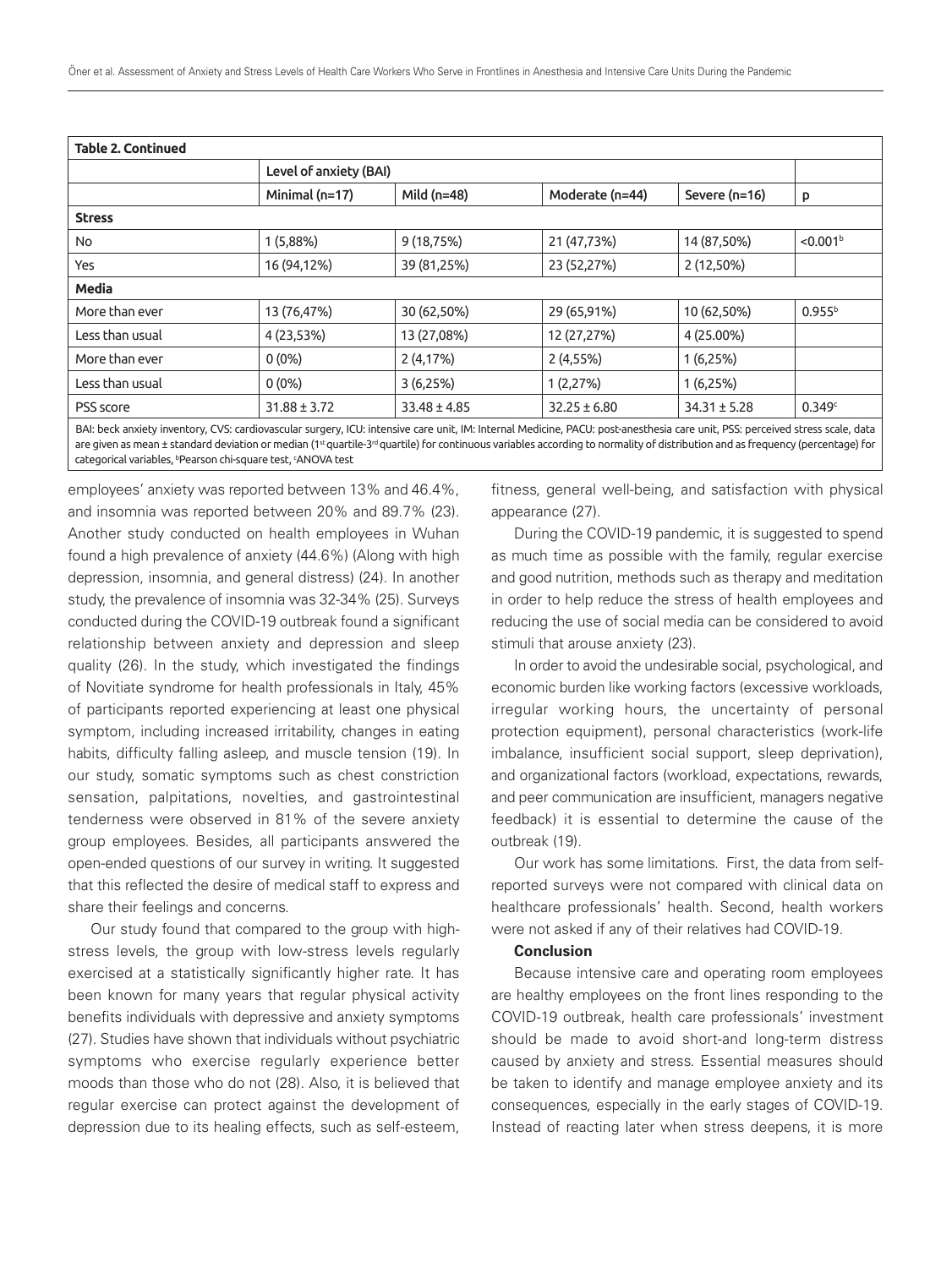beneficial to start moving in advance in terms of employee health. Even though our study revealed the state of anxiety and stress, especially for staff working in the operating room and intensive care units, we think it might reflect front-line workers in hospitals.

## Ethics

Ethics Committee Approval: This cross-sectional type of study was conducted face-to-face with 125 medical personnel working on the front line in the Covid intensive care unit during the pandemic, with written permission from the Ministry of Health and the Ethics Board Dokuz Eylül University Faculty of Medicine (decision no: 2021/02-38, date: 18.01.2021).

Peer-review: Externally peer-reviewed.

#### Authorship Contributions

Concept: Ö.Ö., S.B., A.N.G., Design: Ö.Ö., S.B., A.N.G., Data Collection or Processing: Ö.Ö., S.B., A.N.G., Analysis or Interpretation: Ö.Ö., S.B., A.N.G., Literature Search: Ö.Ö., S.B., A.N.G., Writing: Ö.Ö., S.B., A.N.G.

**Conflict of Interest:** No conflict of interest was declared by the authors.

**Financial Disclosure:** The authors declared that this study received no financial support.

## **References**

- 1. World Health Organization Coronavirus Disease (COVID-19) Dashboard. Available online: https://who. sprinklr.com/
- 2. Coronavirus.jhu.edu. Available online: https://coronavirus.jhu.edu/ map.html
- 3. Covid19.saglik.gov.tr.
- 4. Cook TM, El-Boghdadly K, McGuire B, McNarry AF, Patel A, Higgs A. Consensus guidelines for managing the airway in patients with COVID-19. Anaesthesia. 2020 Jun;75(6):785-799. doi: 10.1111/ anae.15054. Epub 2020 Apr 1.PMID: 32221970
- 5. Dexter F, Parra MC, Brown JR, Loftus RW. Perioperative COVID-19 Defense: An Evidence-Based Approach for Optimization of Infection Control and Operating Room Management. Anesth Analg. 2020 Jul;131(1):37-42. doi: 10.1213/ANE.0000000000004829
- 6. Ludwig S, Zarbock A. Coronaviruses and SARS-CoV-2: A Brief Overview. Anesth Analg. 2020 Jul;131(1):93-96. doi: 10.1213/ ANE.0000000000004845.PMID: 32243297
- 7. Loftus RW, Campos JH. The anesthetists' role in perioperative infection control: what is the action plan? Br J Anaesth. 2019;123:531–534.
- 8. Washingtonpost.com.Available Online:https://www. washingtonpost.com/nation/2020/04/05/youre-basically-right-nextnuclear-reactor/?arc404=true
- 9. Chew W.SN et al. A multinational, multicentre study on the psychological outcomes and T associated physical symptoms

amongst healthcare workers during COVID-19 outbreak. Brain, Behavior, and Immunity 88 (2020) 559–565

- 10. Beck, A. T., Ward, C., & Mendelson, M. (1961). Beck depression inventory (BDI). Arch Gen Psychiatry, 4(6), 561-571.
- 11. Hisli, N. (1989). Validity and reliability of Beck Depression Inventory for university students. Psychology journal, 7(23), 3-13.
- 12. Eskin, M., Harlak, H., Demirkıran, F. ve Dereboy, Ç. (2013). Adaptation of the Perceived Stress Scale to Turkish: Reliability and validity. New Symposium Journal, 51(3), 132-140.
- 13. Avsar, F., (2007). Confirmatory Factor Analysis and An Application on Beck Depression Inventory. Unpublished Master Thesis. Yıldız Technical University, Institute of Science.
- 14. Pappaa S, Ntellac V, Giannakasc T, Giannakoulisc GV, Papoutsic E, Katsaounouc P. Prevalence of depression, anxiety, and insomnia among healthcare workers during the COVID-19 pandemic: A systematic review and meta-analysis. Brain, Behavior, and Immunity 88 (2020) 901–907
- 15. Lai et al. Factors Associated With Mental Health Outcomes Among Health Care Workers Exposed to Coronavirus Disease 2019. JAMA Netw Open. 2020 Mar 2;3(3):e203976. doi: 10.1001/ jamanetworkopen.2020.3976
- 16. Choi EPH, Hui BPH, Wan EYF. Depression and Anxiety in Hong Kong during COVID-19. 2020 May 25;17(10):3740 Int J Environ Res Public Health doi:10.3390/ijerph17103740
- 17. Huang Y, Zhao N. Generalized anxiety disorder, depressive symptoms and sleep quality during COVID-19 outbreak in China: a web-based cross-sectional survey. Psychiatry Research 288 (2020) 112954.
- 18. Wu Y et al. A Comparison of Burnout Frequency Among Oncology Physicians and Nurses Working on the Frontline and Usual Wards During the COVID-19 Epidemic in Wuhan, China. J Pain Symptom Manage 2020 Jul;60(1):e60-e65. doi:10.1016/j.jpainsymman. 2020.04.008. Epub 2020 Apr 10.
- 19. Barello S, Palamenghi L, Graffigna G. Burnout and somatic symptoms among frontline healthcare professionals at T the peak of the Italian COVID-19 pandemic. Psychiatry Research 290(2020)113129. https://doi.org/10.1016/j.psychres.2020.113129
- 20. Maalouf FT, Mdawar B, Meho LI, Akl EA. Mental health research in response to the COVID-19, Ebola, and H1N1 outbreaks: A comparative bibliometric analysis J Psychiatr Res 2021 Jan;132:198- 206. doi: 10.1016/j.jpsychires.2020.10.018. Epub 2020 Oct 28.
- 21. Azoulay E et al. Symptoms of burnout in intensive care unit specialists facing the COVID-19 outbreak. Ann. Intensive Care (2020) 10:11 https://doi.org/10.1186/s13613-020-00722-3
- 22. Moradian et al. The urgent need for integrated science to fight COVID-19 pandemic and beyond. J Transl Med (2020) 18:205 https://doi.org/10.1186/s12967-020-02364-2
- 23. Fleisher LA, Sweeney RE, Clapp JT, Barsade SG. Managing Anxiety in Anesthesiology and Intensive Care Providers during the COVID-19 Pandemic: An Analysis of the Psychosocial Response of a Front-Line Department. Nejm Catalyst. Vol. No. | July 8, 2020 doi: 10.1056/ CAT.20.0270
- 24. Qi, J., Xu, J., Li, B., et al., 2020. The evaluation of sleep disturbances for Chinese frontline medical workers under the outbreak of COVID-19. medRxiv 2020.03.06.20031278.
- 25. Zhu, Z., Xu, S., Wang, H., et al., 2020. COVID-19 in Wuhan: immediate psychological impact on 5062 health workers. medRxiv 02 (20), 20025338.